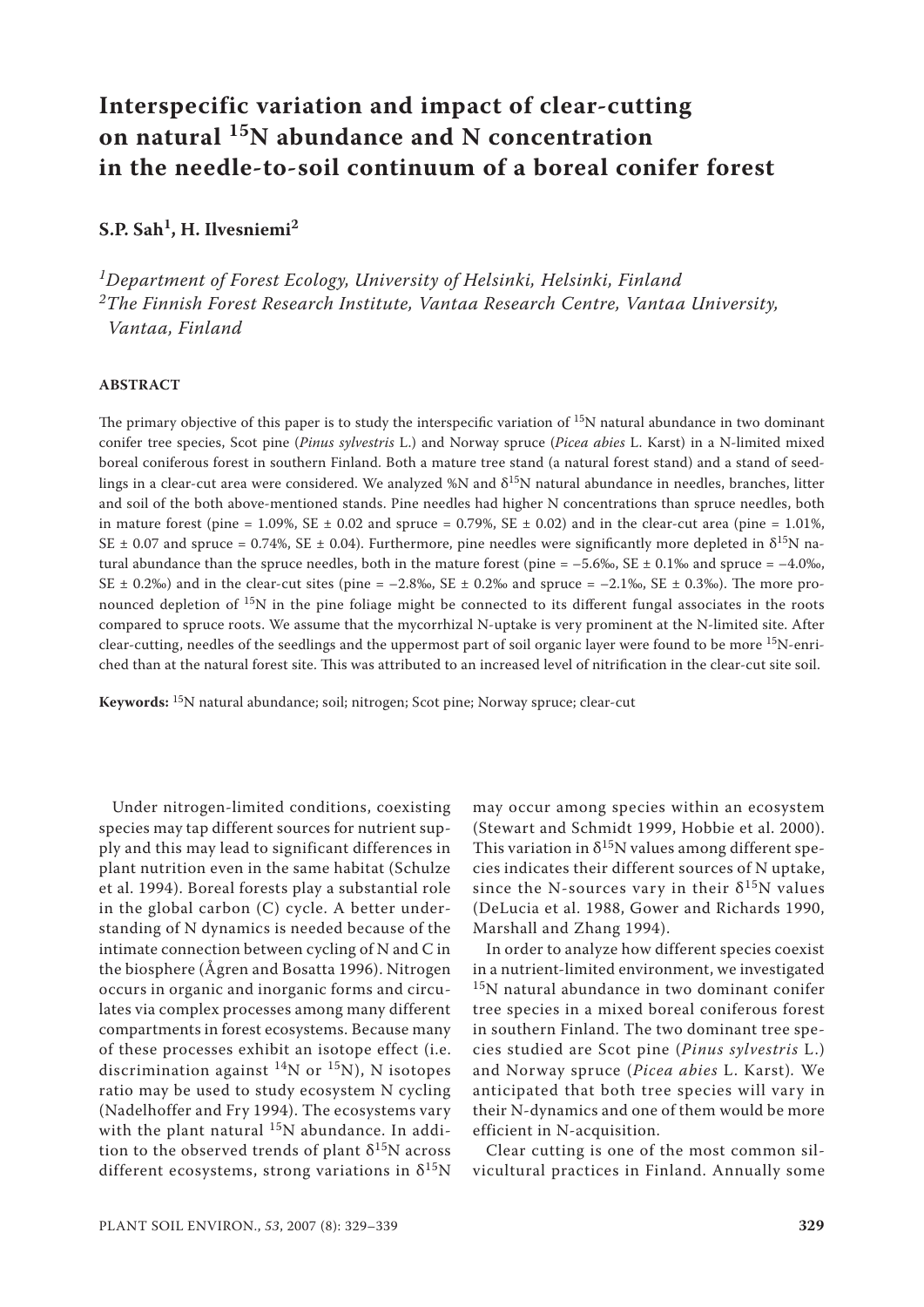100 000–200 000 hectares of forests are clear-cut. In clear-cut sites, the stems are transported out of the ecosystem, but branches, needles, stumps and roots are left at the site causing an abrupt and massive input of decomposing biomass. At the same time the soil temperature and moisture increases. The effects of the rapid increase in slash and the removal of living trees on the <sup>15</sup>N fractionation mediated by changes in the amount of decomposition, plant uptake and leaching of mineralized nitrogen are not known. The other goal of this paper is to document the impacts of clear-cutting on N concentrations and the natural abundance of 15N in forest soils. Our hypothesis on the possible impacts of clear-cutting on the forest soil is that at the clear-cut site the difference between the  $\delta^{15}$ N of the upper soil horizon and lower soil horizon should be narrower as compared to the undisturbed forest soil profile. After clear cutting, the nitrification increases and <sup>15</sup>N-enriched NH<sub>4</sub><sup>+</sup> is produced in the soil. The leaves (mainly herbaceous layer in clear-cut sites) takes 15N-enriched  $NH_4^+$  from the soil (as  $NO_3^-$  leaches down) and the leaves of clear-cut sites, hence, will be more <sup>15</sup>Nenriched as compared to the undisturbed mature forest. In the mature forest the nitrification rate is very low and no isotopic enrichment of  $NH_4^+$ due to the nitrification exists, thus the leaves of the natural site should be depleted in  $^{15}N$  compared to the clear-cut sites.

The aim of this paper is to assess:

- 1. Interspecific variations of N concentrations and 15N natural abundance in needles, branches, and litter;
- 2. N concentration and  $15N$  gradients along the soil depth;
- 3. The impact of clear-cutting on the N concentration and  $\delta^{15}N$  distribution in the seedlings and in the forest soil.

## **MATERIAL AND METHODS**

#### **Site description**

Two research sites, a natural and mature forest and a nearby recent clear-cut site (5 years old) were selected in southern Finland (61'48"N, 24'19"E). The studied natural boreal coniferous forest site is about 130 years old and it comprises of two dominant conifer tree species, Scot pine (*Pinus sylvestris*) and Norway spruce (*Picea abies*). The clear-cut site is adjacent to the natural site and the clear-cutting was done in 1998. The average

annual precipitation in the area is 709 mm and the annual mean temperature during the growing season (May–September) is 12.6°C. The research site is located at the altitude of about 150 m a.s.l. The soil is haplic podzol, which has emerged from under the glacial ice about 10 000 years ago. The soil of the study area consists of homogenous glacifluvial sand. The bedrock is mainly acidic granite. The atmospheric N-deposition is very low (less than 5 kg/ha/year) (Kumala et al. 1998).

### **Sampling**

The stand in the area is a mixed forest of pines and spruces. In February–March 1998 a small (size around 1 ha) clear-cut was made within the stand, and the rest of the stand was left untouched to be used as a control forest for clear-cut area. The plant samples (foliage, litter and branches) of mature trees were colleted from the trees of the original closed forest. All the pines in the stand were in the dominant canopy class, so only one pine was sampled. Typically for spruces, trees were present in dominant, intermediate and suppressed canopy positions. One sample tree from each canopy layer was randomly selected. Samples of current year and one-, two- and three-year old foliage and branches were taken during spring before the growth period started. The samples were taken from three different proportional heights (bottom, middle and top) of the tree canopy.

The seedlings growing below mature trees and on the clear-cut area were sampled five years after clear-cutting, also before the beginning of the growth period. The current year needles and branches from the top whorls of the seedlings were taken. Litterfall of the clear-cut trees was sampled with 12 circular collectors of  $0.5$  m<sup>2</sup> surface area at the height of 1.5 m. The collection was carried out between years 1993–1998 and separated for needles and other litter material. After the clearcut the litter collection was ceased.

The soil core samples from the time preceding the clear-cut were not available, so we took the soil samples  $(n = 8)$  representing closed canopy conditions from the mature stand and the clearcut area soil samples ( $n = 8$ ) from the middle of the clear-cut. The samples were taken at random with a steel soil core sampler (49.5 deep  $\times$  5 cm diameters). The soil cores were cut into 0.5–2 cm slices for the laboratory analysis.

For all plots, the soil cores were separated according to their soil horizon and  $NH_4\text{-}N$  and  $NO_3\text{-}N$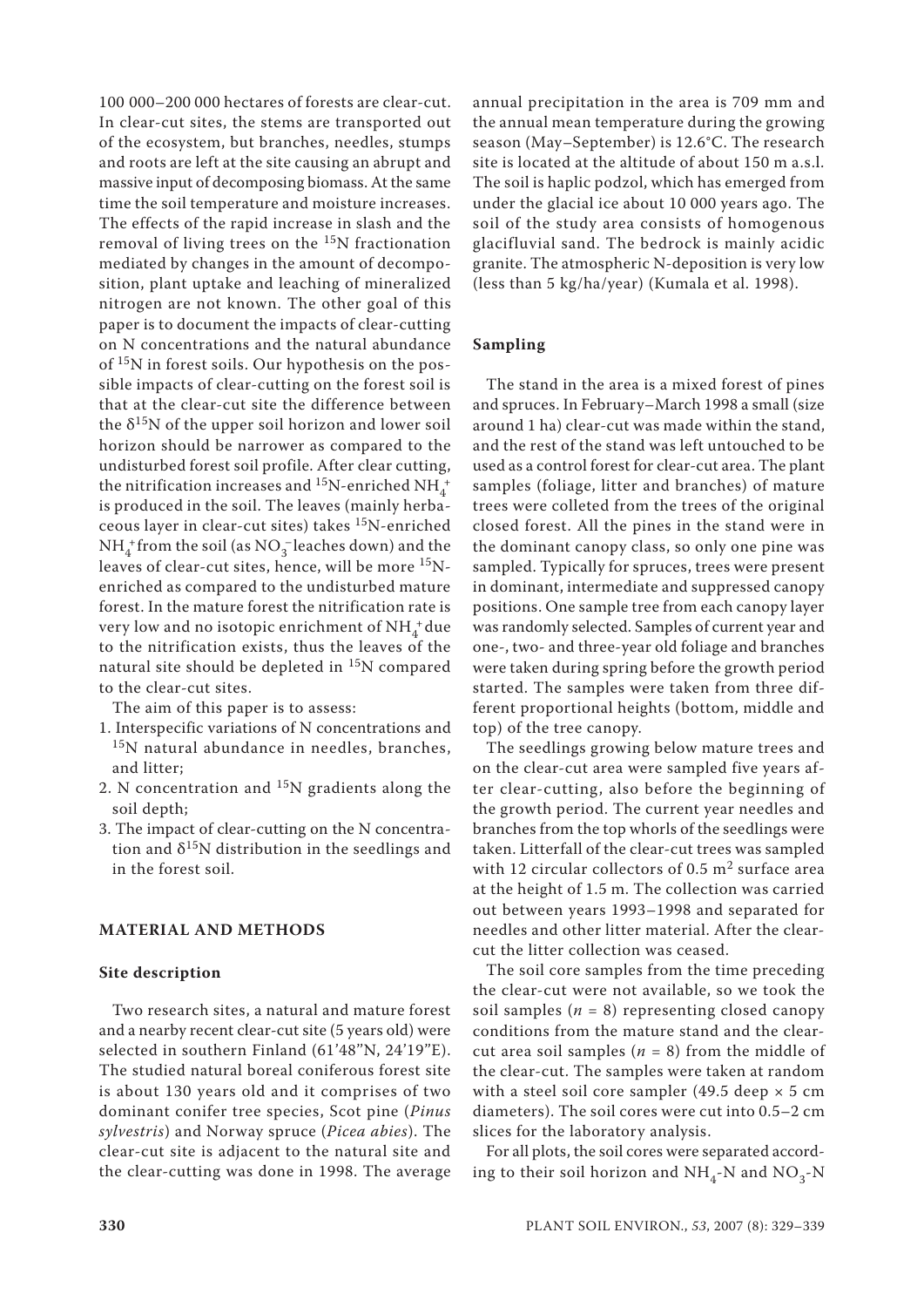concentrations were measured by FIA (flow injection analyzer) from the soil solution separated by centrifugation drainage technique described by Giesler and Lundström (1993).

### **Analytical methods**

All the plant and soil samples were dried at 70°C and samples were ground into a fine powder in a planetary mill. Nitrogen and carbon of plant and soil samples were analyzed by CNS analyzer (LECO Corporation, St. Joseph, MI, USA). The isotope of N was measured on the Finnigan MAT Delta Plus stable isotopic ratio mass spectrometer (IRMS) equipped with an elemental analyzer for conversion of N into  $N<sub>2</sub>$  (at the Institute of Soil Science and Forest Nutrition, University of Goettingen, Germany). Results of the IRMS measurement were given in  $\delta$  notation. The  $\delta$  values of isotope N are expressed as ‰ and calculated as follows (Shearer and Kohl 1993):

$$
\delta X = (R_{sample}/R_{atmos} - 1) \times 1000 \quad (\%)
$$

where:  $X = {}^{15}{\rm N} / {}^{14}{\rm N}$  ratio,  ${\rm R}_{\rm sample} = X$  present in samples,  $R_{atmos}$  = X present in atmosphere as standard

#### **RESULTS**

## **Natural δ15N abundances in the needles and branches by height and age classes of the closed forest site**

The  $\delta^{15}N$  values did not change continuously from current year to 3-year old needles in either of the tree species (Figure 1). For both species, <sup>15</sup>N abundance depleted significantly ( $P \le 0.05$ ) from current year to 2-year old needles and remained almost constant in older needles, except for spruce needles in the bottom part of the canopy. The 15N natural abundance in the needles was almost constant along the height of the tree. Nitrogen concentrations in the needles decreased significantly ( $P \le 0.05$ ) with age in both tree species. Similar to  $\delta^{15}$ N values, there were no significant variations of N concentrations in the needles by height, although for spruce a slight but insignificant increase in N concentrations with increasing height was observed (Figure 1). This figure further shows that both species differed significantly ( $P \le 0.05$ ) in their N concentrations and  $15N$  natural abundance. The pine needles had significantly higher N-concentrations than spruce needles and the pine needles were significantly more 15N-depleted than the spruce needles.



Figure 1. %N and  $\delta^{15}N$  (%) in the needles taken from different heights of spruce and pine trees by the age of needles (years) including needle litter (*n* = 1–3, error bars represent standard error of means)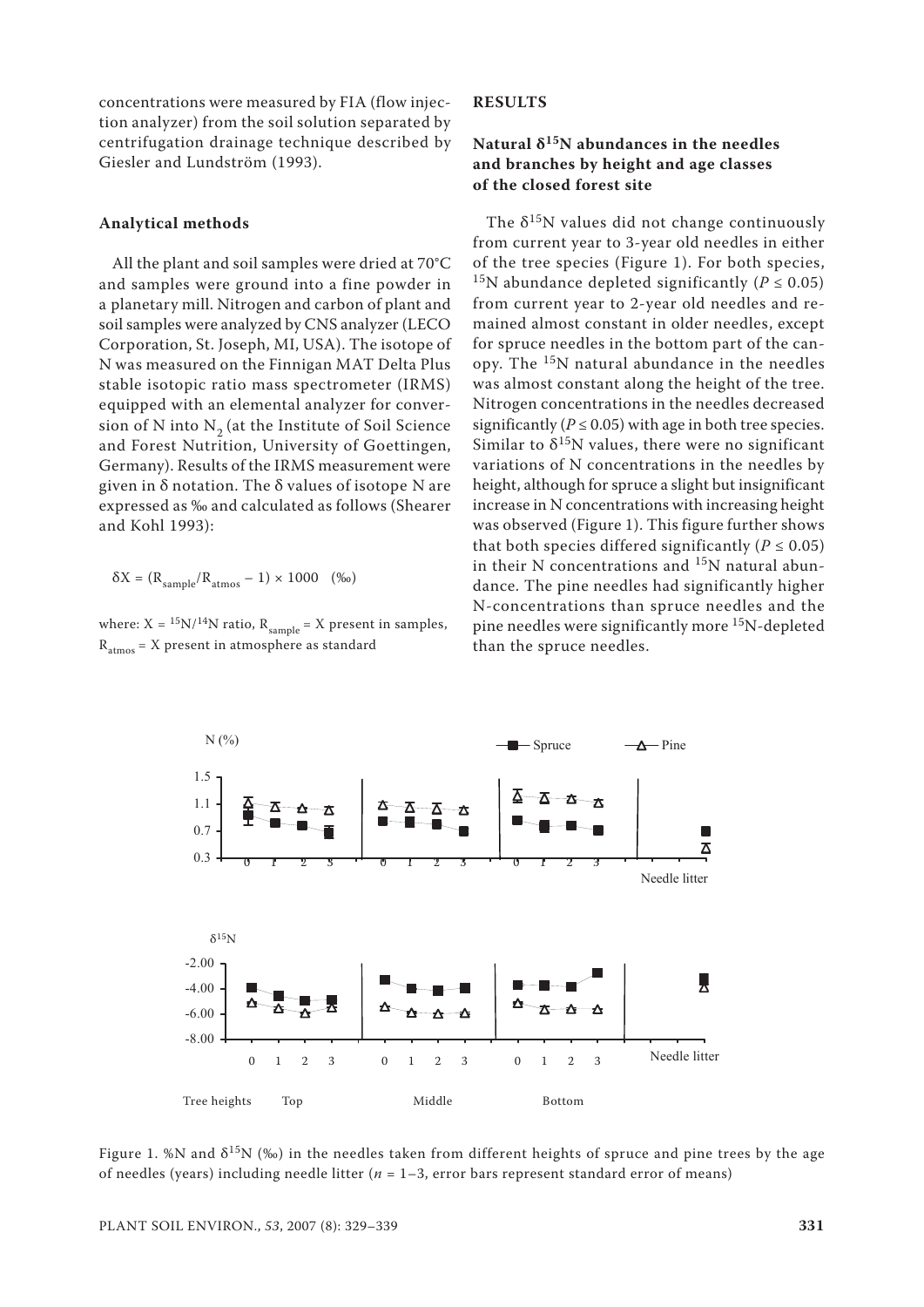

Figure 2. %N and  $\delta^{15}N$  (‰) in the branches of trees taken from different heights of spruce and pine trees by the age of branches (years) ( $n = 1-3$ , error bars represent standard error of means)

The age dependency in the  $\delta^{15}N$  values of both tree species was more pronounced in branches than in needles (Figure 2).  $\delta^{15}$ N values decreased significantly ( $P \le 0.05$ ) from current year to 2-year old branches and increased again in the 3rd year branches of both tree species. Similar to needles, there was no significant height variation in  $\delta^{15}N$  of the branches of either species. N concentration in the pine branches was significantly higher ( $P \le 0.05$ ) than that in the spruce branches (Figures 1 and 2), but branch N concentrations did not significantly differed between the examined heights of trees.

# **Natural δ15N abundance and N concentrations in needle-to-soil continuum**

For both stands, we observed a typical  $^{15}N$  enrichment from the different tree components (needles, needle-litter and branches) to different soil depths; <sup>15</sup>N increased in the order vegetation < humus < mineral soil (Figure 3). For the needles of the closed forest site, the total mean value (across all needle height and age classes) of  $\delta^{15}$ N in the spruce needles (–4.0‰, SE ± 0.2‰) was significantly ( $P \le 0.05$ ) higher than the value of pine needles  $(-5.6\%)$ , SE  $\pm$  0.1‰) (Figure 3). Similar results were observed with the seedling needle  $\delta^{15}$ N values, i.e. spruce seedling needles in closed forest were significantly more 15N-enriched

(–5.0‰) than pine needles (–6.0‰). Same as in the closed forest, spruce needles at the clear-cut site were significantly ( $P \le 0.05$ ) more <sup>15</sup>N-enriched than pine needles. The mean  $\delta^{15}N$  values of both spruce  $(-2.1\%$ , SE  $\pm$  0.3) and pine seedling needles  $(-2.8\%, \text{SE} \pm 0.2)$  at the clear-cut site were significantly more enriched than those found in mature tree needles as well as needles of seedlings grown in the closed forest (Figure 3). For the closed forest, pine needle N concentrations were significantly (*P* ≤ 0.05) higher (1.09%, SE ± 0.02) compared to spruce (0.79%, SE  $\pm$  0.02). For the clear-cut site, seedlings needles N concentrations in pine (1.01%, SE  $\pm$  0.07) were significantly ( $P \le 0.05$ ) greater than those found in spruce  $(0.74\% , SE \pm 0.04)$ (Figure 4). At the clear-cut site, N concentrations of needles of both tree species were generally slightly lower compared to those in the closed forest (Figure 4).

Spruce needle litter of the closed forest site,  $(-3.2\%$ , SE ± 0.6) was slightly more <sup>15</sup>N-enriched (but insignificantly) than the pine needle litter  $(-3.9\%$ , SE  $\pm$  0.6). In both tree species, the needle litter was more 15N-enriched in comparison to the green needle in both species. 15N-enrichment of litter by 1.7‰ (green needle – needle litter) in pine was significantly higher compared to spruce  $(15N$ -enrichment by 0.8‰). The litter of both species contained lower N concentrations than the green needles due to the translocation of mobile N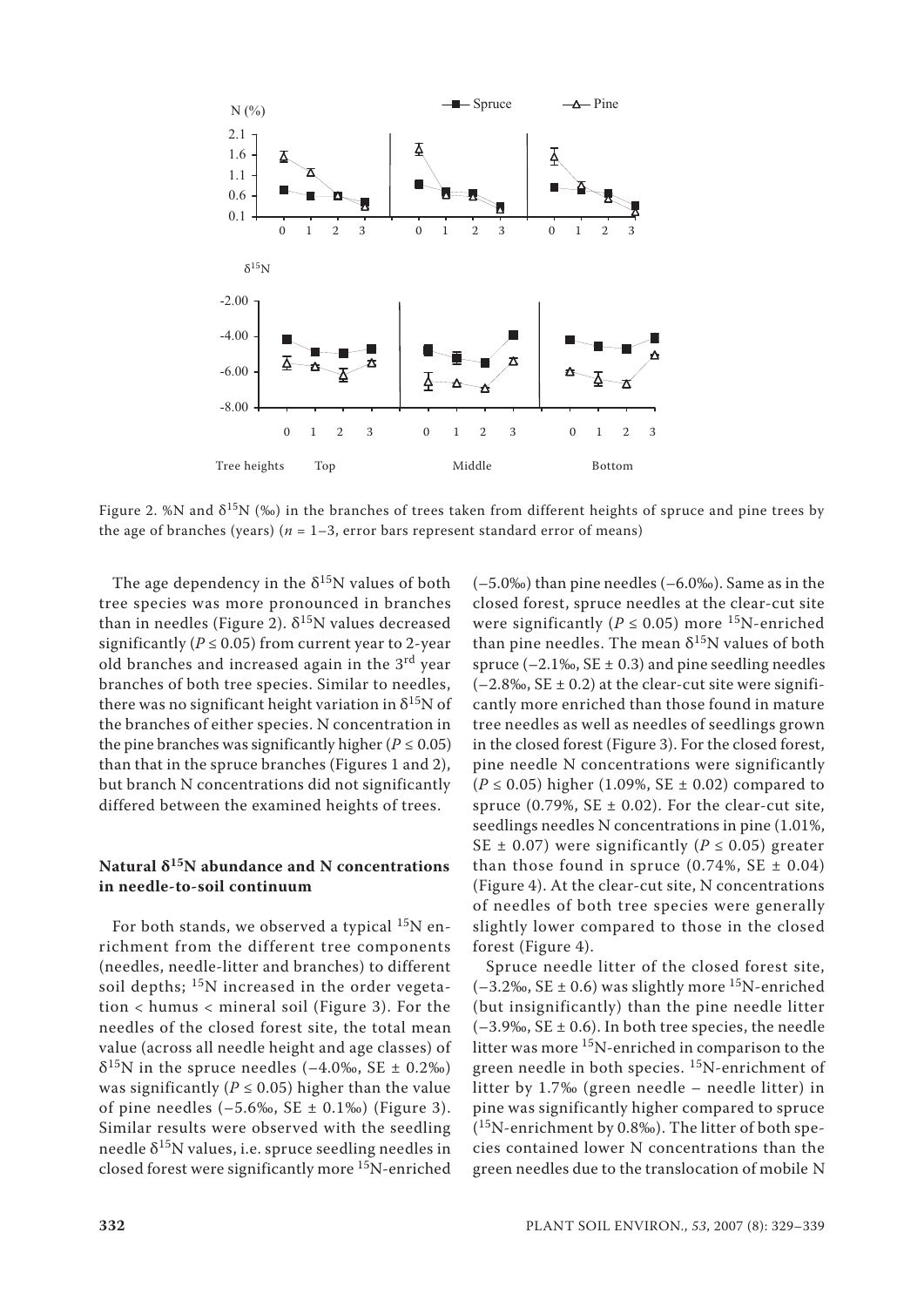

Figure 3. Mean  $\delta^{15}N$  values (‰) in the needle-to-soil continuum of both closed forest and clear-cut sites (CC = clear-cut, CF = closed forest,  $n = 3-8$ , error bars represent standard error of means)

to twigs and branches before their fall. The retranslocation of N calculated as the percentage difference of N between oldest age class of green needle and the litter (i.e. oldest age class green needle – litter/oldest age class green needle  $\times$  100) by pine needle litter was significantly higher (57%) compared to spruce needle litter (1.41%).

For the closed forest, the branches of spruce  $(-4.6\%$ <sub>0</sub>, SE  $\pm$  0.1) were significantly ( $P \le 0.05$ ) more enriched in 15N compared to the branches of pine ( $-6.0\%$ , SE  $\pm$  0.2). Similar order in comparison between species, but with more enriched values were obtained for the clear-cut site. The living

branches of spruce seedlings  $(-3.7\%$ , SE  $\pm$  0.2) in a clear-cut site were also significantly ( $P \le 0.05$ ) more enriched in  $^{15}N$  in comparison to the branches of pine seedlings  $(-4.3\%, SE \pm 0.2)$ . The branches of both tree species were significantly ( $P \le 0.05$ ) more depleted in  $^{15}N$  than their needles. N concentrations in the branches of both tree species at the clear-cut site were slightly lower than those observed in the closed forest (Figure 4). Furthermore, pine branches had significantly ( $P \le 0.05$ ) higher N concentration (0.78%, SE  $\pm$  0.06) than spruce branches (0.60%, SE  $\pm$  0.03) and this difference was also similar for the needles (Figure 4).



Figure 4. Mean N% values in the needle-to-soil continuum of both closed forest and clear-cut site (CC = clearcut,  $CF = closed$  forest,  $n = 3-8$ , error bars represent standard error of means)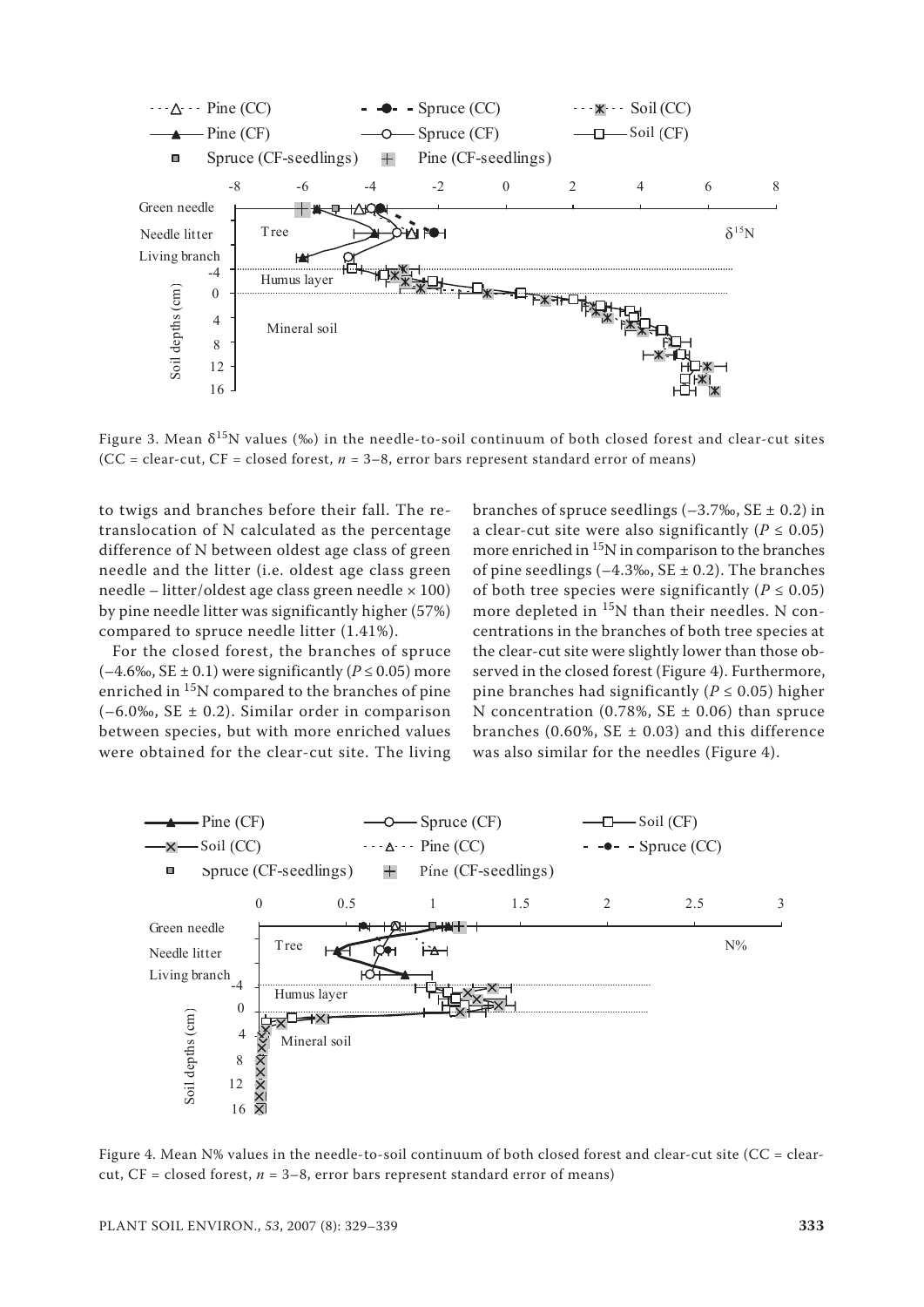

Figure 5. Mean C% values in the different layers of soils of both closed forest and clear-cut site (*n* = 8, error bars represent standard error of means)

In general, we observed typical 15N enrichment with the increasing soil depths (Figure 3) for the soil of both closed and clear-cut forest sites. In the natural forest site the variations of  $\delta^{15}N$  from the uppermost organic soil layer to the lowermost mineral soil depths ranged from  $-4.5\%$  ( $\pm 0.27$ ) to +5.6‰ (±0.41), whereas in the clear-cut stand it was from  $-3.3\%$  ( $\pm 0.49$ ) to  $+6.2\%$  ( $\pm 0.13$ ). From the Figure 3 it is evident that both plots differed significantly only in their humus  $\delta^{15}N$  values, but they did not differ significantly in their mineral soil  $\delta^{15}N$  values. The uppermost soil organic layer (0 cm depth) of the clear–cut site was significantly  $(P \le 0.05)$  more enriched in  $\delta^{15}N$  (-3.0‰, SE ± 0.50) compared to that of closed forest  $(-4.5\%, \text{SE} \pm 0.27)$ . Opposite to the  $\delta^{15}N$  trend, there is a decreasing trend of N and C concentrations with the increasing soil depths in both plots (Figures 4 and 5).

Figure 6 illustrates the NH<sub>4</sub>-N and NO<sub>3</sub>-N concentrations of the centrifuged soil water in different horizons of the forest and clear-cut site soils. From this figure, we can observe that  $NO<sub>2</sub>$ -N concentration in soil water is significantly higher after clear-cut.

### **DISCUSSION**

# **Trends in the N concentrations and δ15N values in the needles and branches of closed forest sites according to the age and the height**

The <sup>15</sup>N abundance levels of the vegetation of our research sites are consistent with the results reported for other conifer forests (Gebauer and Schulze 1991, Gebauer and Dietrich 1993, Garten

and Miegroet 1994, Koopmann et al. 1997, Sah and Brumme 2003). However, higher positive values of  $\delta^{15}$ N in the needles of conifer species (from –2.14 to –1.70‰) were reported in N-saturated forests of Europe; they were attributed to higher anthropogenic N-deposition (containing enriched <sup>15</sup>N) at these sites (Gebauer et al. 1994, Koopmann et al. 1997, Sah and Brumme 2003).

Our findings that the needle  $15N$  abundance (in both conifer tree species) decreased from current to 2-year old needles and remained constant in older needles, corresponds to other studies (Gebauer and Schulze 1991, Gebauer et al. 1994, Koopmann et al. 1997, Emmet et al. 1998). The non-continuous shift of  $\delta^{15}N$  values from current year to 3-year old needles indicates major transformations of N between plant compartments. A decrease in  $\delta^{15}$ N values for current year to 2–3-year old needles reflects the fact that the younger needles are anabolically more active than older needles, and thus represent a greater sink for assimilated nitrogen. Conversely, an increase in  $\delta^{15}N$  values in older needles may reflect 15N-discrimination with catabolic breakdown and a subsequent export of nitrogenous compounds from the older leaves. Kolb and Evans (2002) from their greenhouse  $15N$ -labelling studies of deciduous plant species also supported this view experimentally, suggesting 15N-discrimination occurs with reallocation of recycled N (from stem) to younger needles. They further concluded that the contribution of recycled nitrogen to leaf production varied with timing of leaf development; as more leaves were produced, the contribution of recycled N decreased until all leaf N was derived from absorbed sources (other than recycled). This pattern of reliance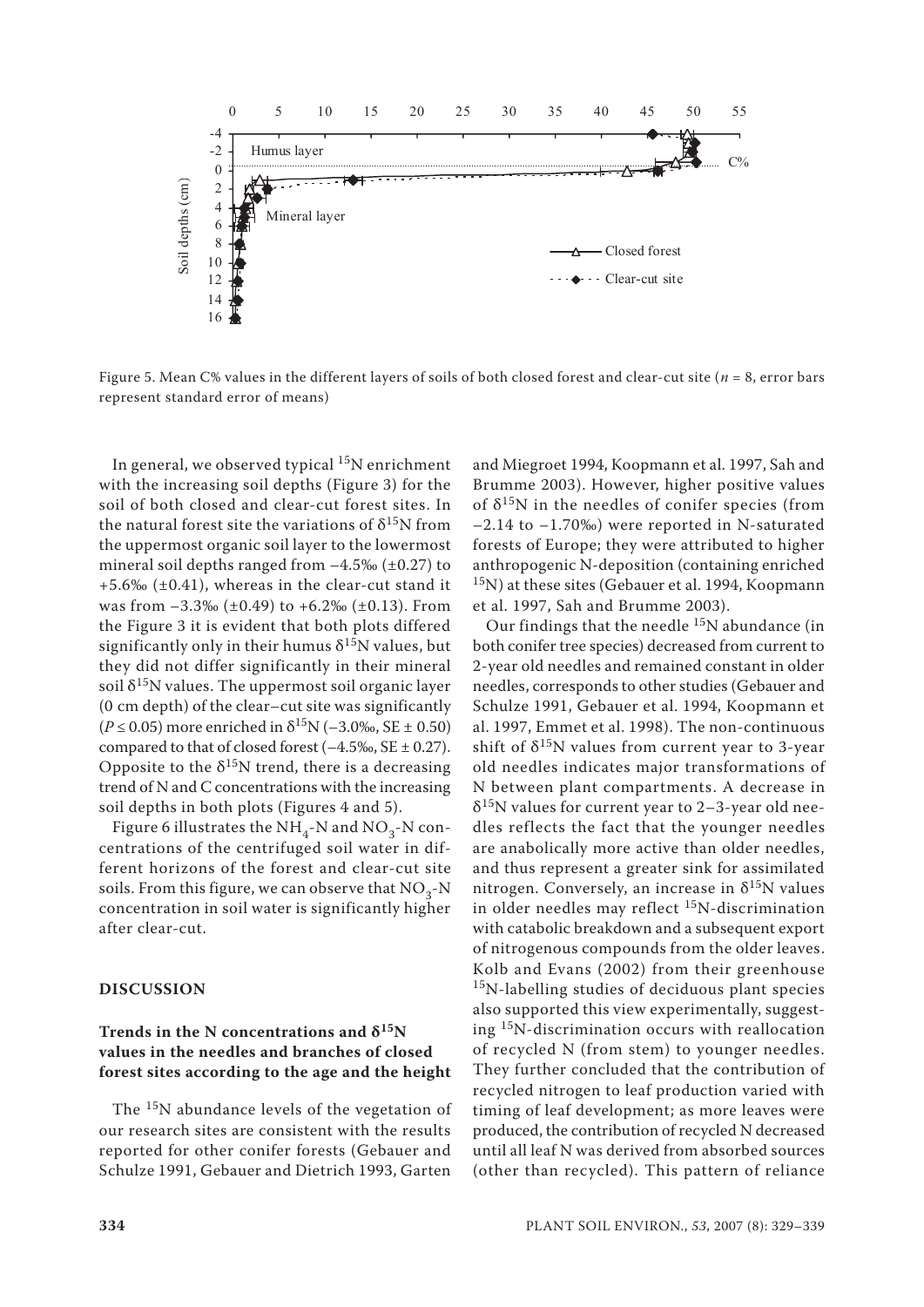

Figure 6. NH<sub>4</sub>-N and NO<sub>3</sub>-N concentrations in the different soil horizons of both closed and clear-cut forests

on recycled N for early leaf production was also found in herbaceous perennials (Bausenwein et al. 2001a, b), shrubs (Grelet et al. 2001), deciduous (Neilsen et al. 1997, Malaguti et al. 2001) and evergreen trees (Proe and Millard 1995, Stephens et al. 2001). Thus the reliance of perennial plants on recycled N for spring leaf production appears to be a widespread phenomenon, which suggests that many plants have enhanced seasonal uptake of N by sequestering a substantial portion of N from ephemeral tissues.

The  $15N$ -discrimination with recycling of N is likely to be due to the incomplete breakdown of N storage proteins into different amino acids that are transported through the xylem and incorporated into new leaf tissue. Few studies suggest that a few amino acids (such as, asparagine, glutamine, aspartic acid and arginine) may be involved in N remobilization (Malaguti et al. 2001). All of these (with the exception of aspartic acid) contain more than two N atoms, and it was found that at least with arginine the  $\delta^{15}N$  value of the amino acid varied greatly depending on the extent of N enrichment at various positions (Medina and Schmidt 1982). Molecular heterogeneity in 15N-enrichment could be the result of different enzymatic reactions involved in forming the molecules and/or different catabolic pathways leading to slight differences in N source pools (Yoneyama et al. 1998). Another process that may cause differences in isotopic composition of internal N pools is discrimination during loss of volatile amines or ammonia during the protein hydrolysis that accompanies leaf senescence (Shearer and Kohl 1986).

The  $\delta^{15}N$  values of branches found in our study correspond to other studies and are lower than in the needles studied by other researchers (Gebauer and Schulze 1991, Emmet et al. 1998). The age dependency was more pronounced in branches than in needles. The trend of decreasing  $\delta^{15}N$  values from current year to 2-year old branches and increasing again from 2nd year to 3rd year branches corresponds to other studies (Emmet et al. 1998). Similar to needles, this indicates a greater sink for assimilated N in younger branches.

### **Interspecific variations of foliar and litter δ15N and N concentrations in closed forests**

N concentrations in all studied vegetation components (except for the litter) are significantly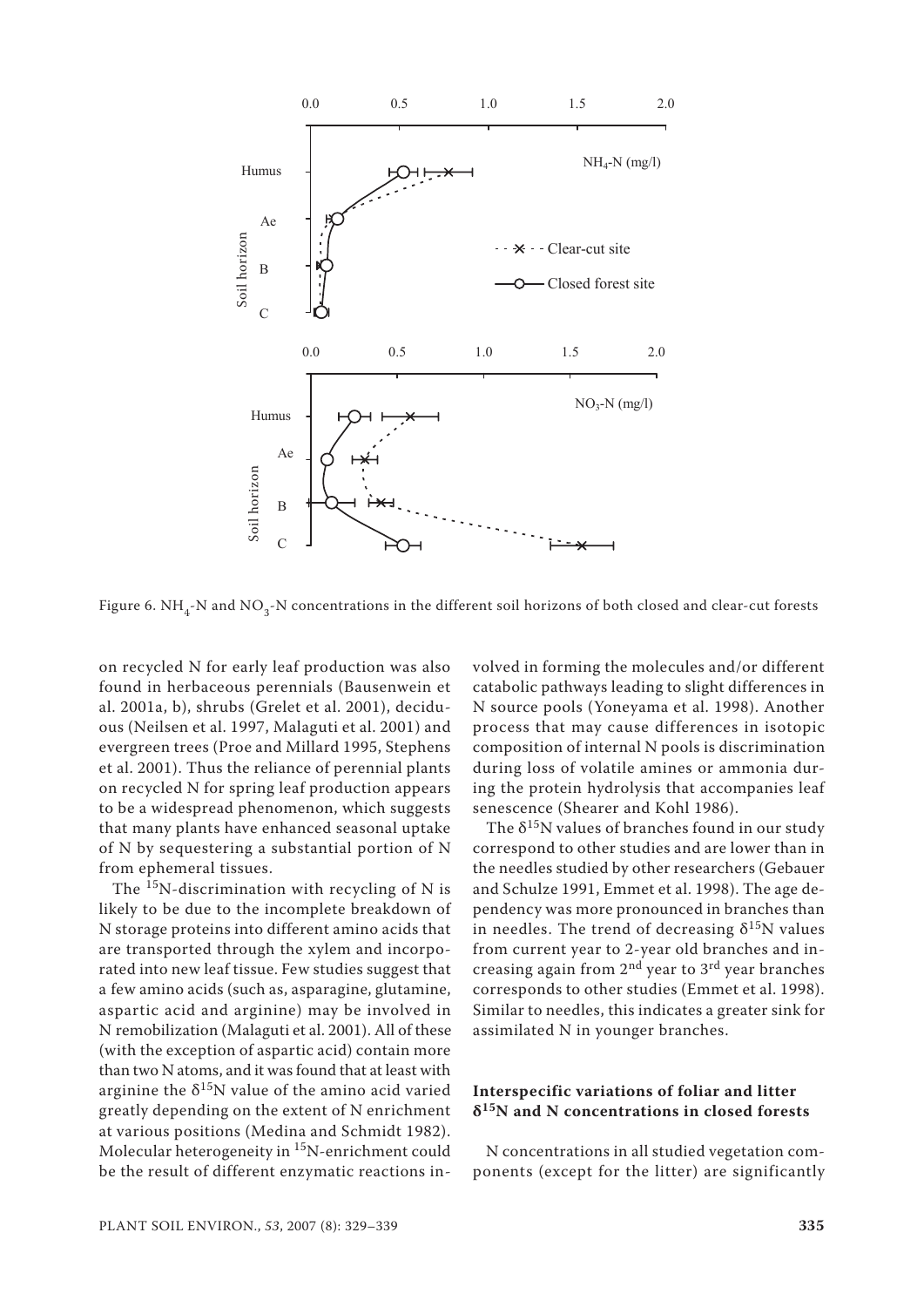higher in pines compared to spruces. The litter fall of both tree species in our study were more 15N-enriched compared to green needles and can be attributed to  $^{15}N$  discrimination during retranslocation of N from needles to twigs before needle litterfall (Gebauer and Schulze 1991, Gebauer et al. 1994, Nasholm 1994).

Needles of pine were much more 15N-depleted than those of spruce, which means that pine takes more  $^{15}N$ -depleted N during plant N-uptake compared to spruce at the same site. This might be due to several reasons such as rooting depth variations between tree species and mycorrhizal infections variations. The interspecific foliar N and  $\delta^{15}$ N variations due to different rooting depth are based on the fact that soil tends to become  $\delta^{15}N$ enriched with the increasing depth. In our studies, the 15N-enrichment of needles in pine cannot be related to the rooting depth, as both species are rooted primarily in the upper organic soil horizon (Helmisaari et al. 1999). Another reason might be the variation in the fungal associates of roots in both tree species. In our studies no mycorrhizal studies of roots have been done, but some other studies reported differences in fungal associates in pine and spruce roots on the same stand (Bothwell et al. 2001). The mycorrhizal fungi associated with a tree species influence its nutrition as they differ in their ability to capture, store and transfer N to the host (Abuzinadah et al. 1986, Hobbie et al. 2000). Hence, we assume that <sup>15</sup>N-depletion of pine needles might be attributed to the different types of mycorrhizal associations in pine roots in comparison to spruce roots; this may lead the differences in the proportion of mycorrhixal N-uptake. We assume that pine takes more depleted N due to the higher proportion of its mycorrhizal N uptake as soil N source compared to spruce, since the isotopic fractionation during N-transfer from mycorrhizas to plants leads to depletion of  $\delta^{15}N$  values compared to the source soil N.

In our case, the amount of N atmospheric deposition was negligible and the site was N-limited; thus the role of mycorrhizas appears to be important during plant N-uptake. These observations support our assumptions that in our N-limited sites, higher N concentrations in pine are due to higher proportion of N uptake from mycorrhizal fungi as soil N source. Similar results were reported in other studies, and they were attributed to the higher proportion of mycorrhizal infections in pine roots and not to the rooting depths (Bothwell et al. 2001, Kitayama and Iwamoto 2001). Such characteristics of pine species may thus allow pines to outperform spruce on N-limited sites (Bothwell et al. 2001).

# **The trend of δ15N from needle-to-soil continuum in closed forest**

Our results have shown that generally the natural abundances of  $^{15}N$  in the vegetation and soil occurred in the following order: branches < green needles < needle litter < uppermost soil organic layer < mineral soil. This typical <sup>15</sup>N-enrichment from the vegetation to soil observed in our study is consistent with other studies; this pattern reflects an isotopic discrimination of  $\delta^{15}N$  during mineralisation of soil N as indicated by the decrease of total soil N (C does not increase along with depth) with depth (Shearer et al. 1974, Nadelhoffer and Fry 1988, 1994, Gebauer and Schulze 1991, Garten and Miegroet 1994, Högberg et al. 1996, Koopmann 1996, Koopmann et al. 1997, Emmet et al. 1998). The mechanistic level is still controversial. 15N discrimination during microbial decomposition and leaching of depleted nitrate may be the most important process, resulting in the gradual 15N-enrichment of the residual organic matter (Nadelhoffer and Fry 1988, 1994, Mellilo et al. 1989).

### **Impacts of clear-cutting on the needle and soil 15N-fractionation**

Our hypothesis on the possible impacts of clear-cutting on the forest soil <sup>15</sup>N fractionation is presented in Figure 7. After clear-felling, the nitrification increases and <sup>15</sup>N-enriched NH<sub>4</sub><sup>+</sup> is produced in the soil (Högbom et al. 2002). The foliage of trees and herbaceous layer in clear-cut sites should take <sup>15</sup>N-enriched NH<sub>4</sub><sup>+</sup> from soil and leaves of clear-cut sites; hence, it will be more 15N-enriched compared to the undisturbed natural forest. This assumption is supported by our results, i.e. seedling needles of both tree species and the upper soil organic layer are more <sup>15</sup>N-enriched at the clear-cut site than those of closed forest site. Such changes in N cycle and patterns will ultimately feed back on soil profile development as shown in Figure 5. Therefore, we assumed that the difference between  $\delta^{15}N$  of the upper soil horizon and lower soil horizon, at the clear-cut site, should be very narrow compared to the undisturbed forest soil profile; this assumption is supported by our study as well (Figure 7).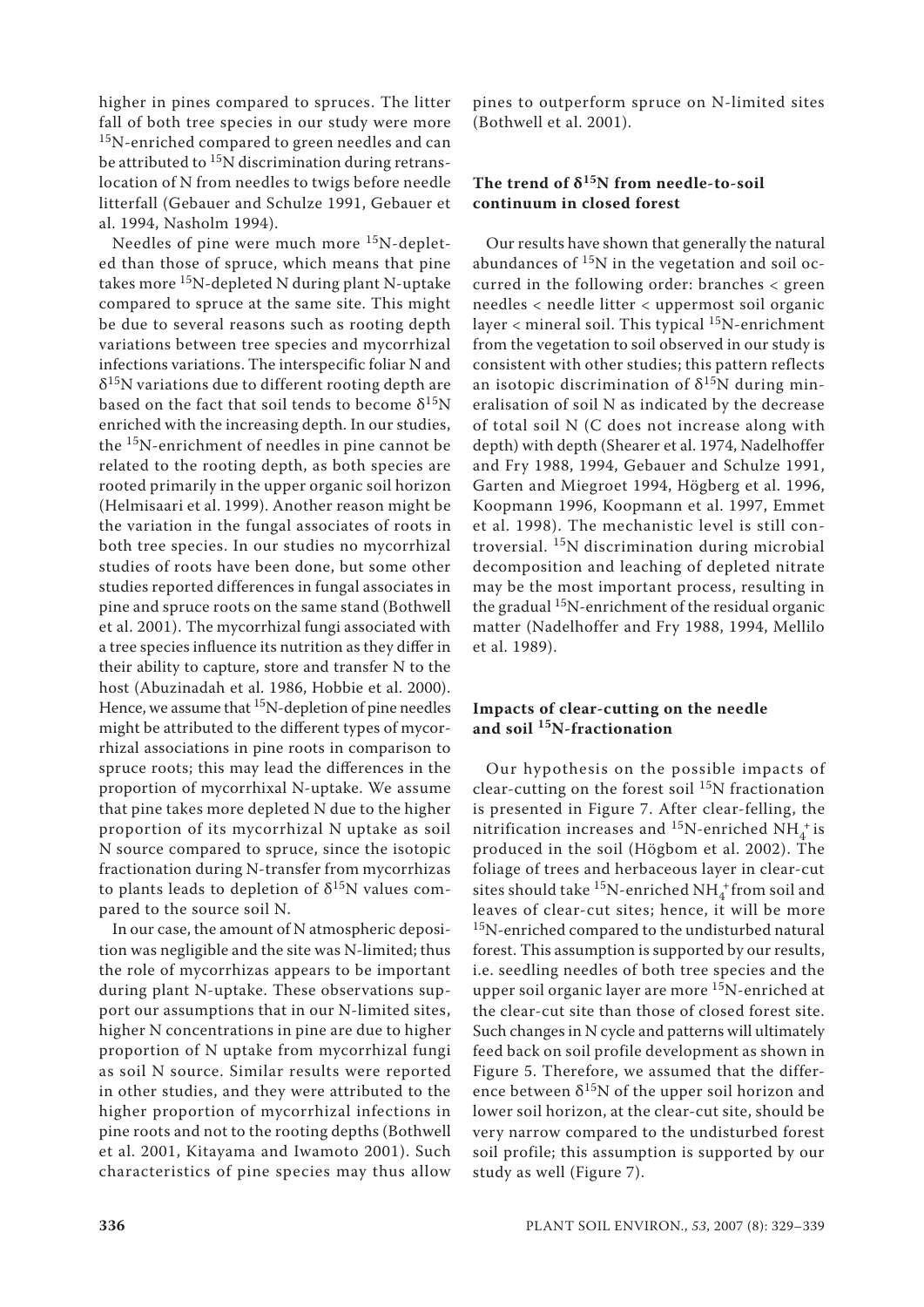

Figure 7. Hypothetical development of  $\delta^{15}N$  of foliage of forest trees during a phase from undisturbed to clear-cutting over time. The  $\delta^{15}N$  of soil profiles at two points in time are shown in inserts (modified after Högberg 1996)

In the natural forest, little nitrification occurs and has no isotopic enrichment of  $NH_4^+$  and the leaves of the natural site are depleted in  $15N$  compared to the clear-cut sites. Such changes in N cycle patterns will ultimately feed back on soil profile development as shown in Figure 7. In our studied sites we observed significantly higher  $NO<sub>3</sub>$ -N concentrations in soil water (25 cm depth) from the clear-cut sites than at the closed forest site (Figure 6).

The interspecific variations in natural  $^{15}N$  abundance in the vegetation of the same habitat observed in our study reflect their different N sources. Furthermore, we also recorded that  $^{15}N$  natural abundance in needles and soil also functions as an indicator of the N dynamics after clear-cutting. However, at present we have no data on the longterm effect of reforestation as shown in Figure 7, but we assume that the reforestation after clear-cutting would result in a declination of  $NO<sub>3</sub><sup>-</sup>$  leaching, which would subsequently lead to  $15N$ -depletion of needles and humus compared to clear cutting condition; in other words, this process should be reversible. Further measurements of the fluxes of C and N through mycorrhizal fungi are needed to assess properly their role in the ecosystem and to test the suggested hypotheses accounting for the observed patterns in plant  $\delta^{15}N$  values.

### **REFERENCES**

Abuzinadah R.A., Finlay R.D., Read D.J. (1986): The role of proteins in the nitrogen nutrition of ectomycorrhizal plants: II. Utilization of protein by mycorrhizal plants of *Pinus contorta*. New Phytol., *103*: 495–506.

- Ågren G.I., Bosatta E. (1996): Quality: A bridge between theory and experiment in soil organic matter studies. Oikos, *76*: 522–528.
- Bausenwein U., Millard P., Raven J. (2001a): Remobilized old-leaf nitrogen predominates for spring growth in two temperate grasses. New Phytol., *152*: 283–290.
- Bausenwein U., Millard P., Thornton B., Raven J.A. (2001b): Seasonal nitrogen storage and remobilization in the forb *Rumex acetosa*. Funct. Ecol., *15*: 370–377.
- Bothwell K.S., Prescott C.E., Jones M.D. (2001): Factors contributing to the superior growth and N nutrition of 11-years-old lodgepole pine compared with sitka spruce on a N-poor cedar-hemlock cutover*.* Can J. For. Res., *31*: 1272–1279.
- DeLucia E.H., Schlesinger W.H., Billings W.D. (1988): Water relations and the maintenance of Sierran conifers on hydro-thermally altered rock. Ecology, *69*: 303–311.
- Emmet B.A., Kjonaas O.J., Gundersen P., Koopmans C., Tietema A., Sleep D. (1998): Natural abundance of <sup>15</sup>N in forests across a nitrogen deposition gradient. Forest Ecol. Manage., *101*: 9–18.
- Garten C.T., Jr., Migroet H. (1994): Relationship between soil nitrogen dynamics and natural <sup>15</sup>N abundance in plant foliage from Great Smoky Mountains National Park. Can. J. Forest Res., *24*: 1636–1645.
- Gebauer G., Dietrich P. (1993): Nitrogen isotope ratios in different compartments of a mixed stand of spruce, larch and beech trees and of understorey vegetation including fungi. Isotopenpraxis, *29*: 35–44.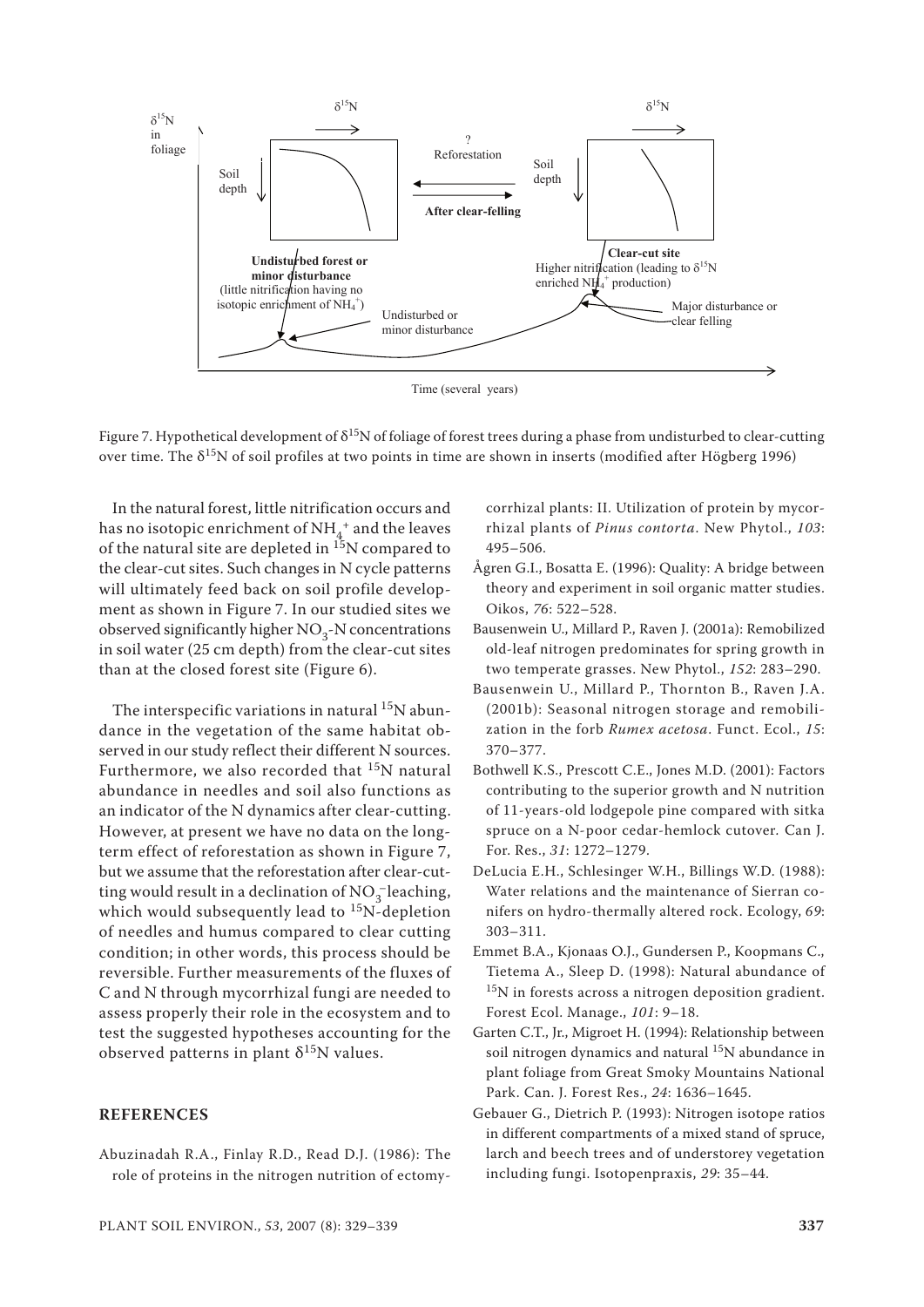Gebauer G., Giesemann A., Schulze E.D., Jäger H.J. (1994): Isotope ratios and concentration of S and N in needles and soils of *P. abies* stands as influenced by atmospheric deposition of S and N compounds. Plant Soil, *164*: 267–281.

Gebauer G., Schulze E.D. (1991): Carbon and nitrogen isotope ratios in different compartments of a healthy and declining *Picea abies* forest in the Fichtelgebirge, N.E. Bavaria. Oecologia, *87*: 198–207.

Giesler R., Lundström U. (1993): Soil solution chemistry: Effects of bulking soil samples. Soil Sci. Soc. Am. J., *57*: 1283–1288.

Gower S.T., Richards J.H. (1990): Larches: deciduous conifers in an evergreen world. BioScience, *40*: 818–826.

Grelet G.A., Alexander I.J., Proe M.F., Frossard J.S., Millard P. (2001): Leaf habit influences nitrogen remobilization in *Vaccinium* species. J. Exp. Bot., *52*: 993–1002.

Helmisaari H.S., Makkonen K., Olsson M., Viksna A., Mälkönen E. (1999): Fine-root growth, mortality and heavy metal concentrations in limed and fertilized *Pinus silvestris* (L.) stands in the vicinity of a Cu–Ni smelter in SW Finland. Plant Soil, *209*: 193–200.

Hobbie E.A., Macko S.A., Williams M. (2000): Correlations between foliar  $\delta^{15}N$  and nitrogen concentrations may indicate plant-mycorrhizal interactions. Oecologia, *122*: 273–283.

Högberg P., Högbom L., Schinkel H., Högberg M., Johannisson C., Wallmark H. (1996): <sup>15</sup>N abundance of surface soils, roots and mycorrhizas in profiles of European forest soils. Oecologia, *108*: 207–214.

Högbom L., Nilsson U., Örlander G. (2002): Nitrogen dynamics after clear-felling as monitored by natural abundance of 15N and an *in vivo* nitrate reductase activity (NRA) of *Deschampsia flexuosa* (L.) Trin. For. Ecol. Manag., *160*: 273–280.

Kitayama K., Iwamoto K. (2001): Patterns of natural 15N abundance in the leaf-to-soil continuum of tropical rain forests differing in N availability on Mount Kinabalu, Borneo. Plant Soil, *229*: 203–212.

Kolb K.J., Evans R.D. (2002): Implications of leaf nitrogen recycling on the nitrogen isotope composition of deciduous plant tissues. New Phytol., *156*: 57–64.

Koopmann C.J. (1996): The impact of reduced N deposition on N-cycling in Dutch forest ecosystems. [PhD Thesis]. University of Amsterdam, Netherlands.

Koopmann C.J., Van Dam D., Tietema A. (1997): Natural 15N abundance in two N-saturated forest ecosystem. Oecologia, *11*: 470–480.

Kumala A., Leinonen L., Ruoho-Airola T., Salmi T., Walden J. (1998): Air Quality Trends in Finland. Ilmanlaatumittauksia – Air Quality Measurements. Finnish Meteorological Institute, Helsinki.

Malaguti D., Millard P., Wendler R., Hepburn A., Tagliavini M. (2001): Translocation of amino acids in the xylem of apple (*Malus domestica* L. Brokh.) trees in spring as a consequence of both N remobilization and root uptake. J. Exp. Bot.*, 52*: 1665–1671.

Marshall J.D., Zhang J. (1994): Carbon isotope discrimination and water use efficiency of native plants of the north-central Rockies. Ecology, *75*: 1887–1895.

Medina R., Schmidt H.L. (1982): Nitrogen isotope ratio variations in biological material, indicator for metabolic correlations. In: Schmidt H.L., Förstel H., Heinzinger K. (eds.): Stable Isotopes. Springer, Amsterdam, Netherlands: 465–473.

Mellilo J.M., Aber J.D., Linkins A.E., Turner A.E., Fry B., Nadelhoffer K.J. (1989): Carbon and nitrogen dynamics along the decay continuum: plant litter to soil organic matter. Plant Soil, *115*:189–198.

Nadelhoffer K.J., Fry B. (1988): Controls on natural nitrogen-15 and carbon-13 abundance in forest soil organic matter. Soil Sci. Soc. Am. J., *52*: 1633–1640.

Nadelhoffer K.J., Fry B. (1994): N-isotope studies in forests. In: Lajtha K., Michener H.R. (eds.): Stable Isotopes in Ecology and Environmental Sciences. Blackwell, Oxford, UK: 22–62.

Nasholm T. (1994): Removal of N during needle senescence in scot pine (*P. sylvestris* L.). Oecologia, *99*: 290–296.

Neilsen D., Millard P., Neilsen G.H., Hogue E.J. (1997): Sources of N for leaf growth in a high-density apple (*Malus domestica*) orchard irrigated with ammonium nitrate solution. Tree Physiol., *17*: 733–739.

Proe M.F., Millard P. (1995): Effect of N supply on the seasonal partitioning of N and P uptake in young Sitka spruce (*Picea sitchensis*). Can. J. For. Res., *25*: 1704–1709.

Sah S.P., Brumme R. (2003): Natural <sup>15</sup>N abundance in two nitrogen saturated forest ecosystems at Solling, Germany. J. For. Sci., *49*: 515–522.

Schulze E.D., Chapin F.S. III, Gebauer G. (1994): Nitrogen nutrition and isotope differences among life forms at the northern treeline of Alaska. Oecologia, *100*: 406–412.

Shearer G., Duffy J., Kohl D.H., Commoner B. (1974): A steady state model of isotopic fractionation accompanying nitrogen transformations in soil. Soil Sci. Soc. Am. Pro., *138*: 315–322.

Shearer G., Kohl D.H. (1986): N<sub>2</sub> fixation in field setting: estimations based on natural  $15N$  abundance. Aust. J. Plant Physiol., *13*: 699–756.

Shearer G., Kohl D.H. (1993): Natural abundance of <sup>15</sup>N: fractional contribution of two sources to a common sink and use of isotope discrimination. In: Knowles R., Blackburn T.H. (eds.): Nitrogen Isotope Techniques. Academic Press, San Diego, USA: 89–125.

**338** PLANT SOIL ENVIRON., *53*, 2007 (8): 329–339